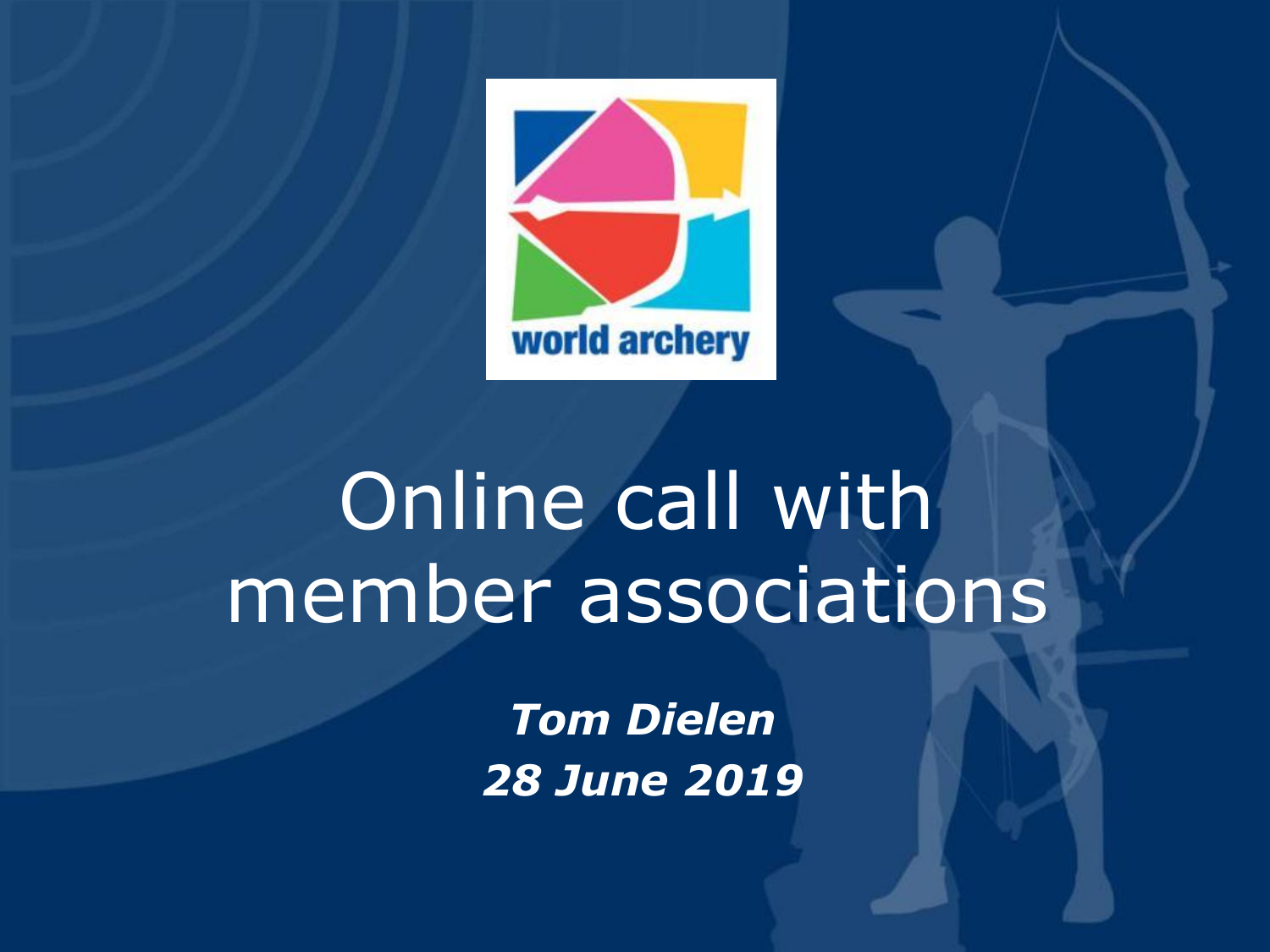

# Olympic Qualification System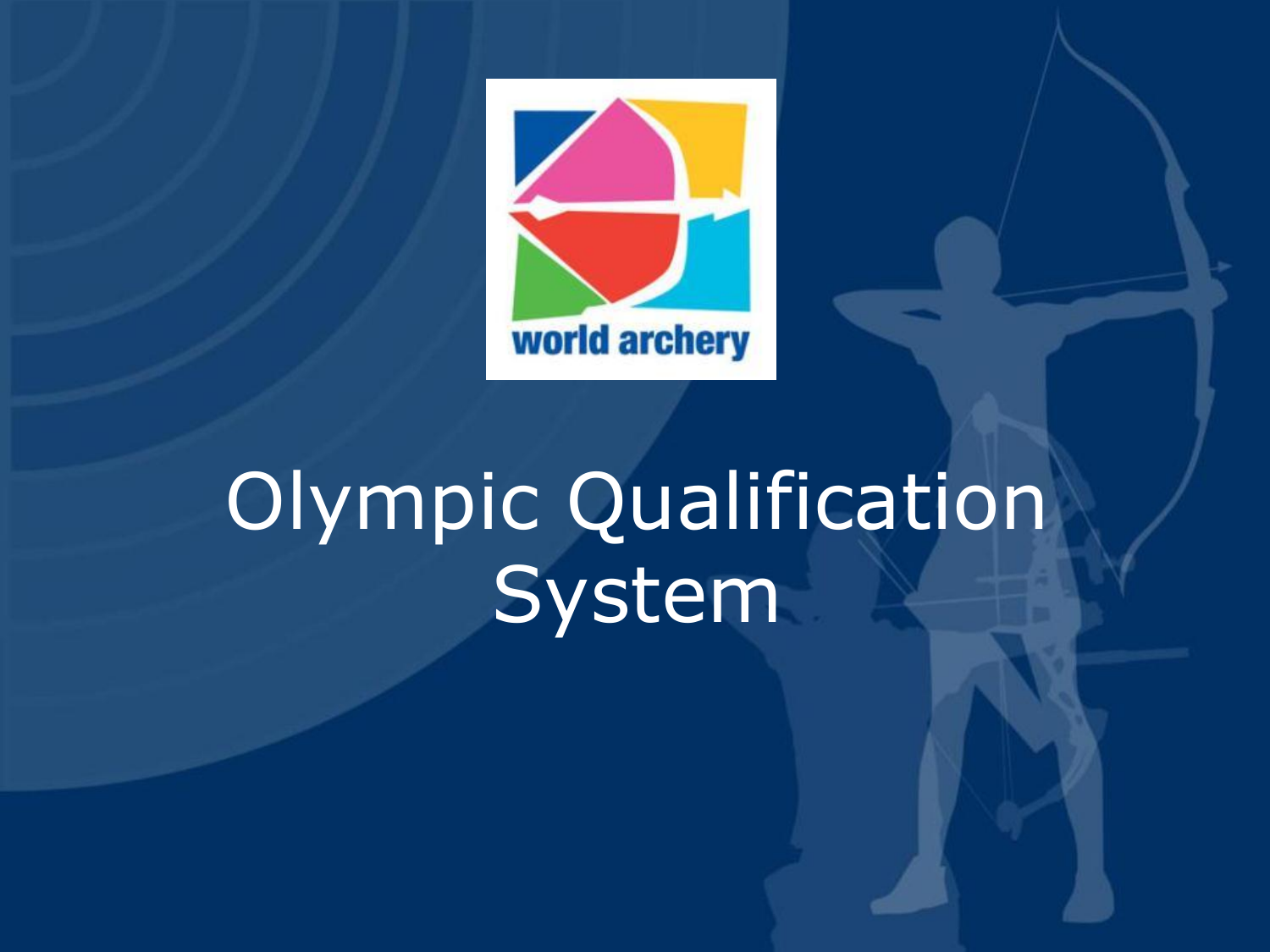### Olympic Games qualification

• All places are allocated to the **NOC**, not to a specific athlete.

• The athlete chosen by NOC to compete at Tokyo 2020 Olympic Games, must fill in minimum score (MQS) on 70 meter round:

- RW 605 points and RM 640 points
- at a World Archery-registered event
- between 1st day of the World Archery Championships 2019 and Final Entry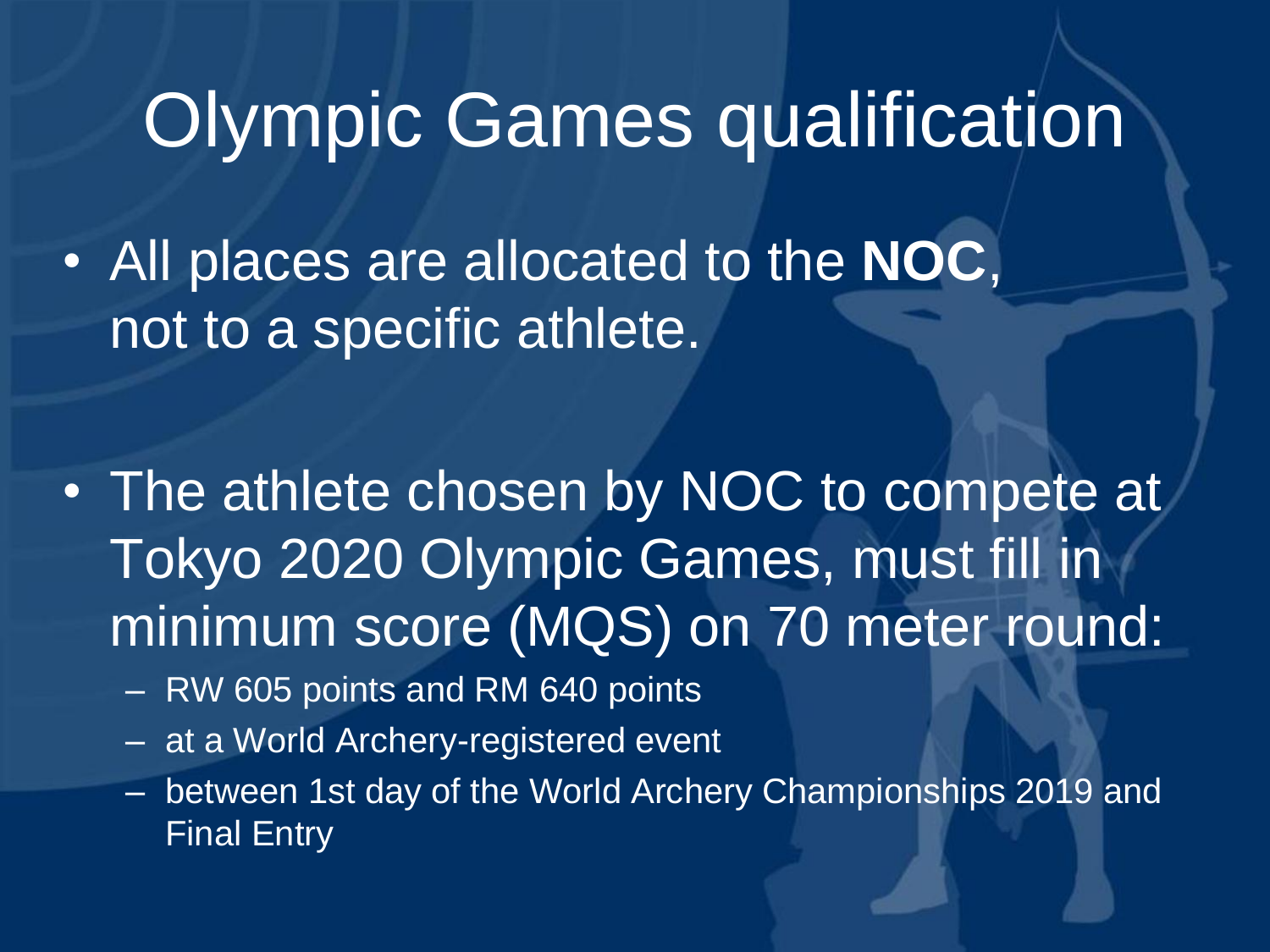### Olympic Games qualification

Types of qualification tournaments:

- World Championships
- Continental Games
- Continental Qualifiers
- Final Qualification Tournament

**Other ways:** – Host country – Invitation places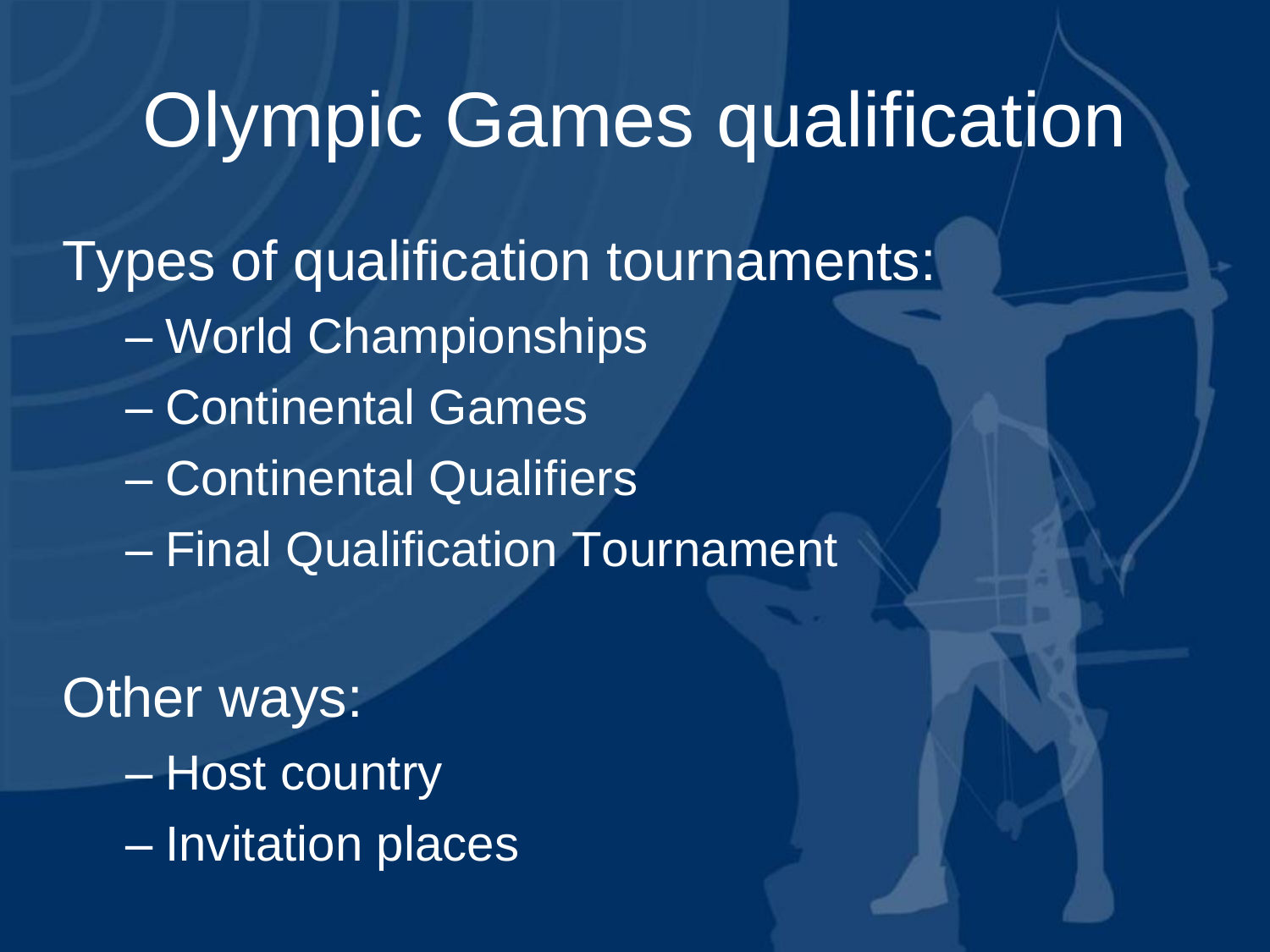### Olympic Games qualification

#### NOC deadlines

- 15 December 2019 confirm 2019 places
- 15 June 2020 confirm 2020 places
- 30 June 2020 confirm FQT places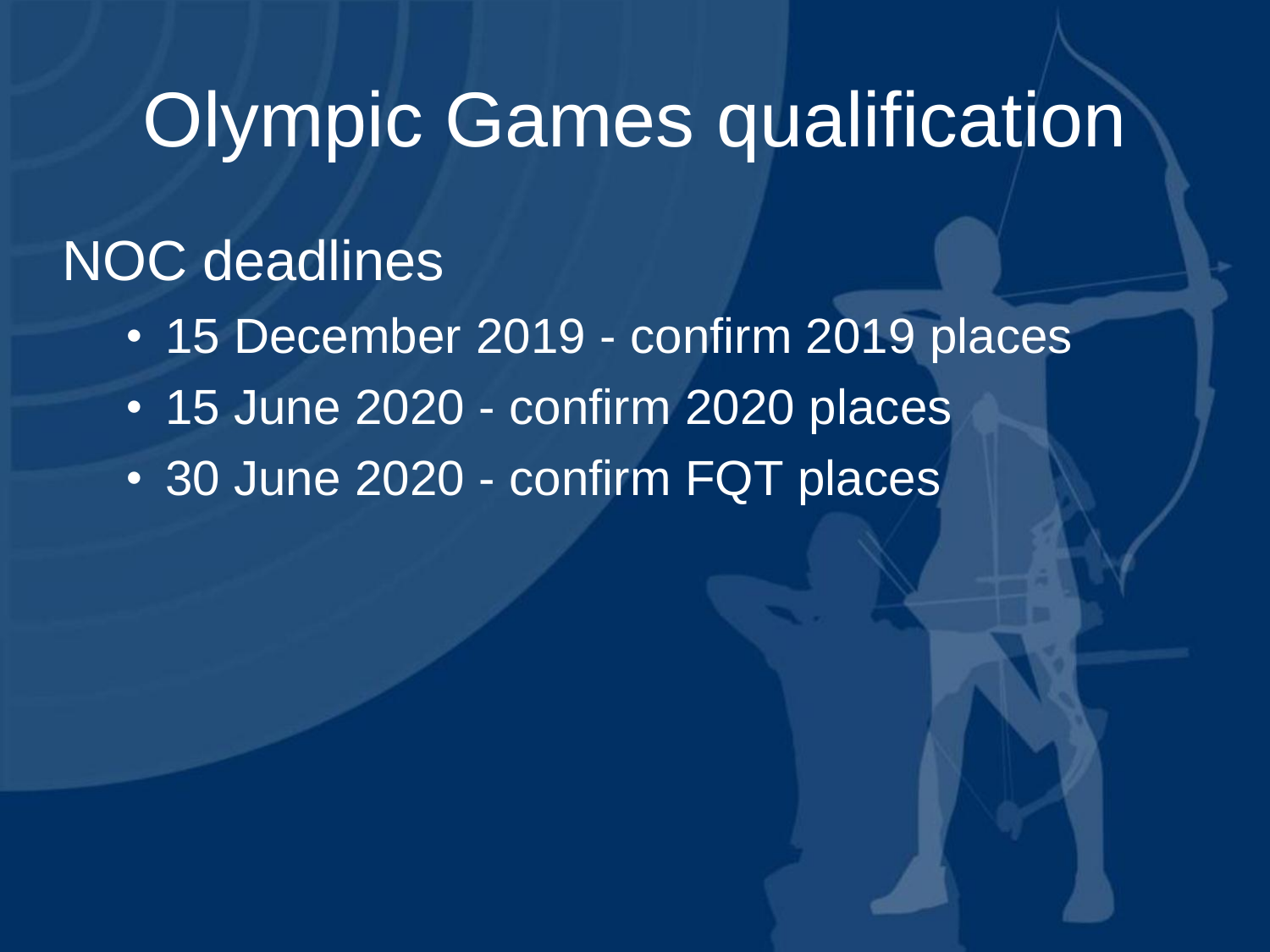#### Previous qualification tournaments

**World Championships**, 'S Hertogenbosch

– 3 places host country - JPN (\*)

– 8 team places (could have included JPN)

- RW teams: BLR, CHN, GBR, GER, KOR, RUS, TPE, UKR
- RM teams: AUS, CHN, GBR, IND, KAZ, KOR, NED, TPE

#### – 4 individual places

- RW individual: DEN, MDA, MEX, SWE
- RM individual: BAN, ITA, MAS, USA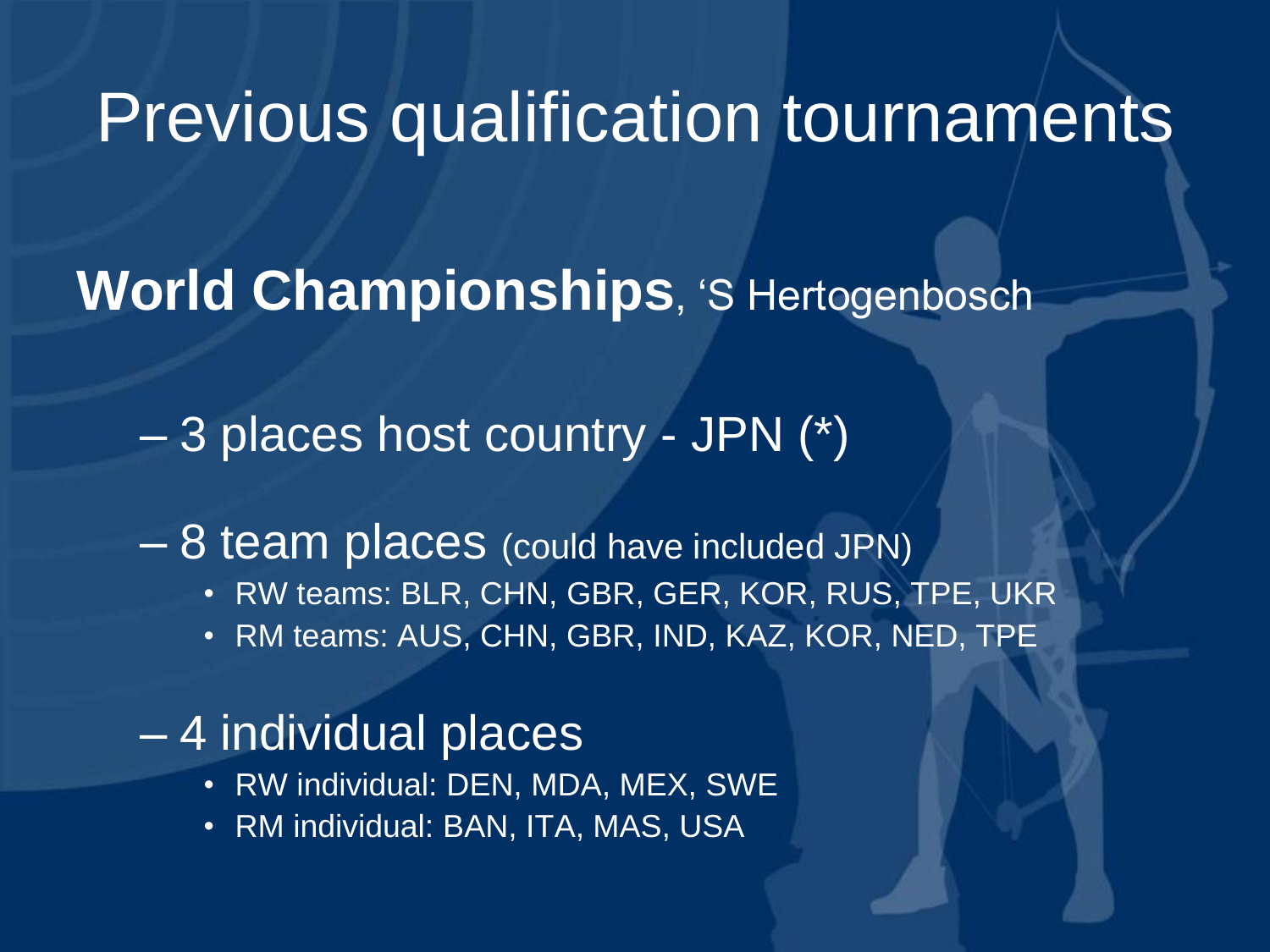# World Championships - team

| Rank                     | Men        | <b>Rank</b>              | Women      |
|--------------------------|------------|--------------------------|------------|
| $\mathbf{1}$             | <b>CHN</b> | $\mathbf 1$              | <b>TPE</b> |
| $\overline{2}$           | <b>IND</b> | $\overline{2}$           | <b>KOR</b> |
| 3                        | <b>KOR</b> | 3                        | <b>GBR</b> |
| $\overline{\mathcal{A}}$ | <b>NED</b> | $\overline{\mathcal{A}}$ | <b>CHN</b> |
| 5                        | <b>AUS</b> | 5                        | <b>UKR</b> |
| 6                        | <b>KAZ</b> | 6                        | <b>RUS</b> |
| $\overline{7}$           | <b>GBR</b> | $\overline{7}$           | <b>GER</b> |
| 8                        | <b>TPE</b> | 8                        | <b>BLR</b> |
| 9                        | <b>BAN</b> | 9                        | <b>ESP</b> |
| 9                        | <b>CAN</b> | 9                        | <b>FRA</b> |
| 9                        | <b>FRA</b> | 9                        | <b>IND</b> |
| 9                        | <b>ITA</b> | 9                        | <b>ITA</b> |
| 9                        | <b>JPN</b> | 9                        | <b>JPN</b> |
| 9                        | <b>TUR</b> | 9                        | <b>MEX</b> |
| 9                        | <b>UKR</b> | 9                        | <b>SWE</b> |
| 9                        | <b>USA</b> | 9                        | <b>TUR</b> |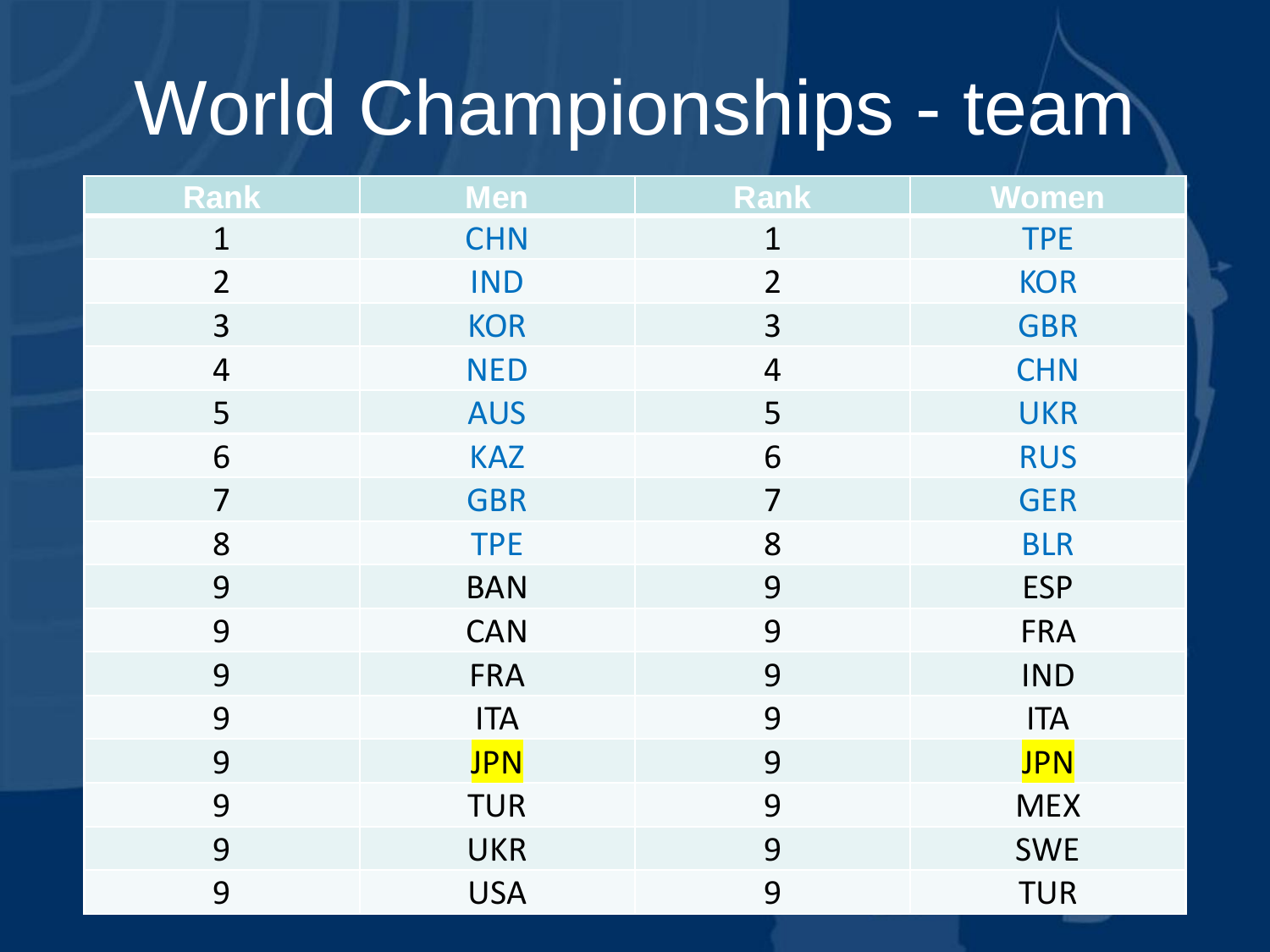## World Championships - individual

| 1 | <b>ELLISON Brady</b>         | USA |
|---|------------------------------|-----|
| 2 | <b>MOHAMAD Khairul Anuar</b> | MAS |
|   |                              |     |
| 3 | <b>SHANA Md Ruman</b>        | BAN |
|   |                              |     |
|   | <b>NESPOLI Mauro</b>         | ITA |

| 1 LEI Chien-Ying        | <b>TPF</b>     |
|-------------------------|----------------|
|                         |                |
| 2 KANG Chae Young       | <b>KOR</b>     |
| 3 <del>CHOI</del> Misun | <b>KOR</b>     |
|                         |                |
| 4 KROPPEN Michelle      | <b>GER</b>     |
| 5 AN Qixuan             | CHN            |
|                         |                |
| 6 SUGIMOTO Tomomi       | <b>JPN</b>     |
| 7 MIRCA Alexandra       | <b>MDA</b>     |
| 8 PEROVA Ksenia         | <b>RUS</b>     |
|                         |                |
| 9 BJERENDAL Christine   | <b>SWE</b>     |
|                         |                |
| 9 VALENCIA Alejandra    | MEX            |
| 9 JAGER Maja            | DFN            |
| 9 ADICEOM Audrey        | <b>FRA</b>     |
| 9 MENG Fanxu            | <b>CHN</b>     |
|                         |                |
| 9 PAVLOVA Anastasia     | <del>UKR</del> |
| 9 TAN Ya-Ting           | <b>TPF</b>     |
| 9ZHENG Yichai           | CHN            |
|                         |                |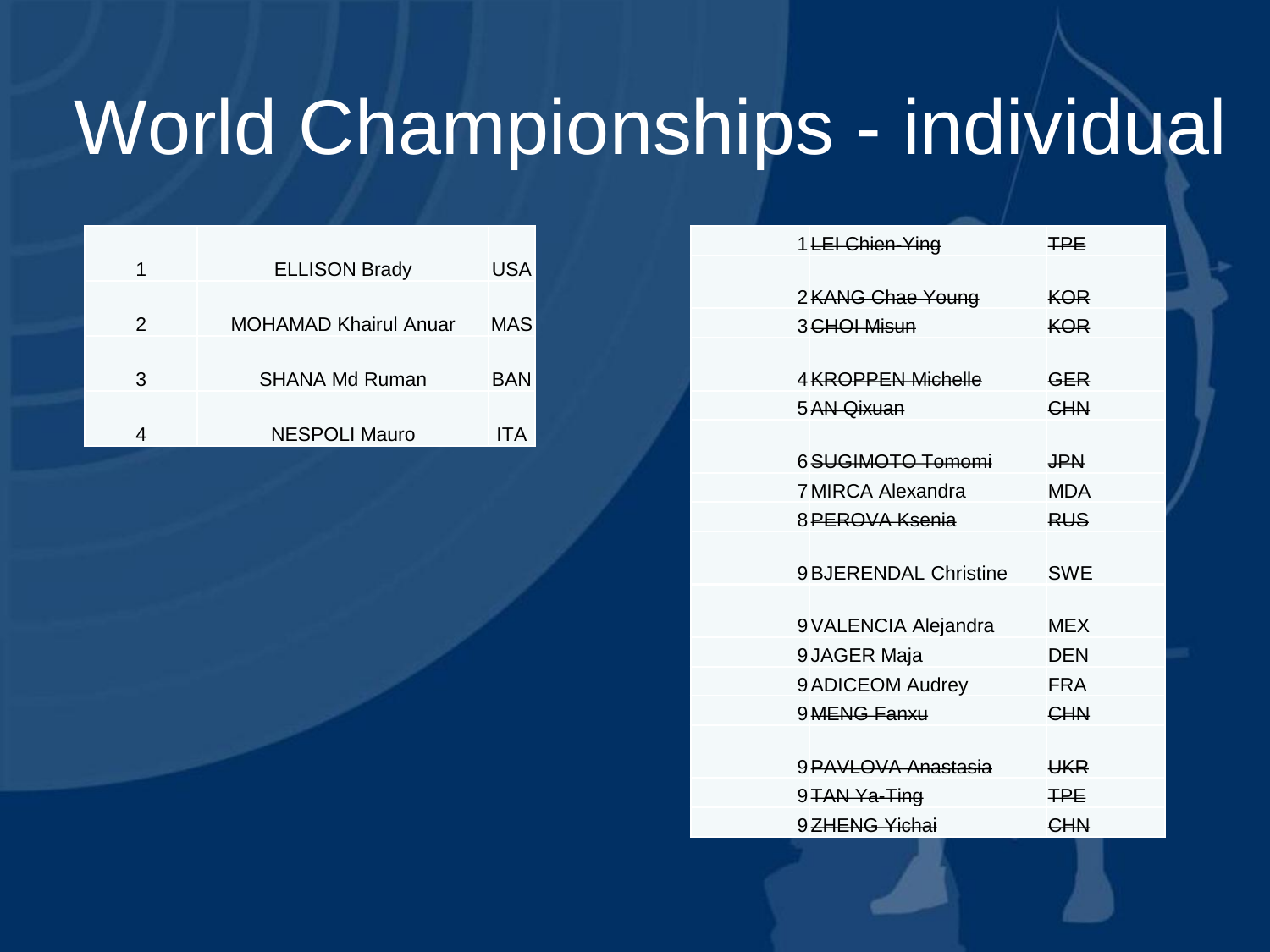Previous qualification tournaments • **Asian Games**  $-$  Mixed team JPN (host country)  $\rightarrow$  PRK – Individual KOR and CHN (places from World Ch.)  $\rightarrow$  INA (1RW/1RM) • **European Games** – Mixed Team ITA (already had place for RM) 2<sup>nd</sup> RM place added to individual tournament – Individual RW - NED (ITA was I and II, but already had a place) RM - ESP<sup>\*</sup>(ITA was I and NED II, but already had places) \*2<sup>nd</sup> RM place not allocated since not in top 4, added to FQT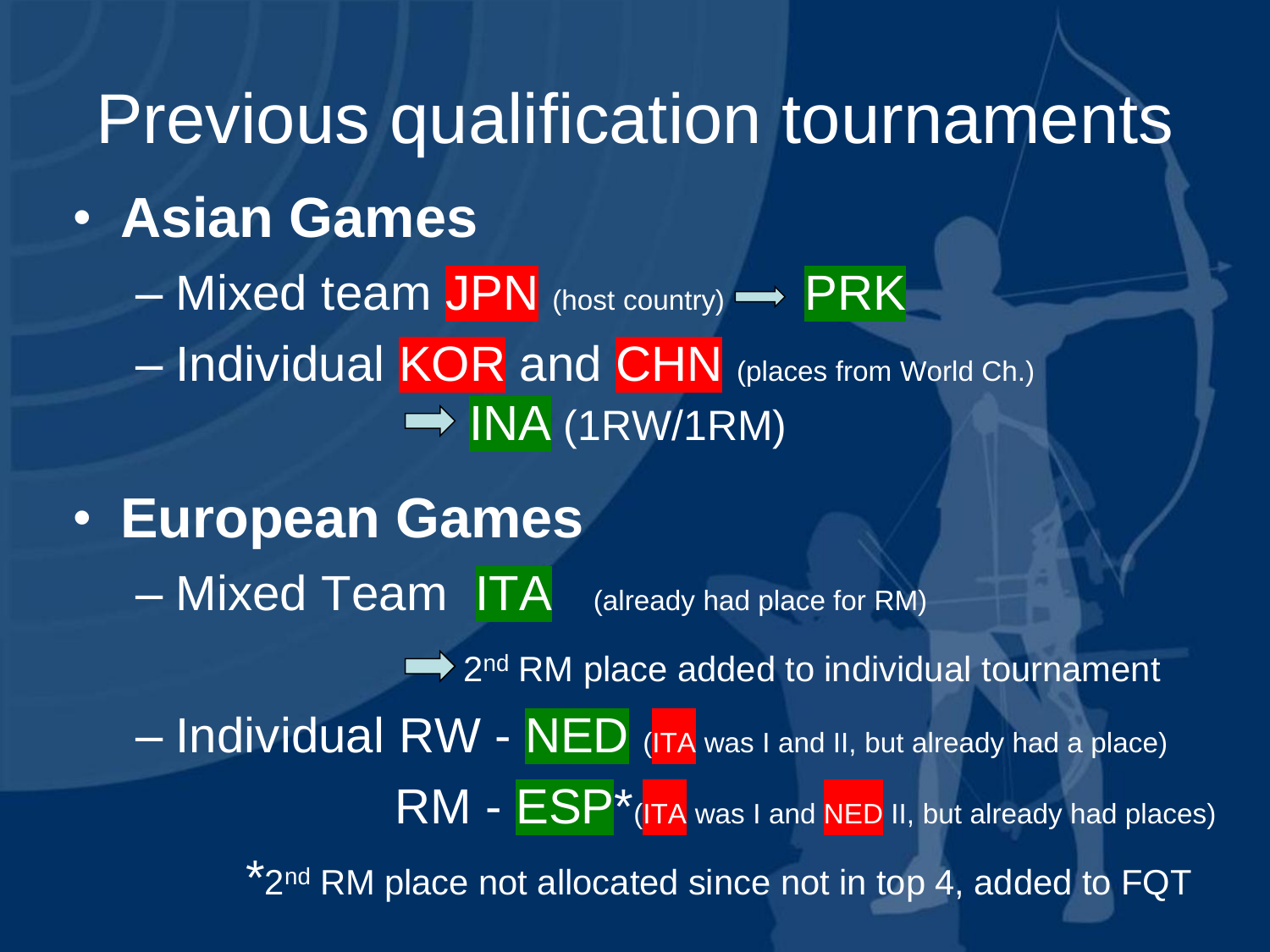## Continental Games - 3 still ahead

| <b>Continental Games</b>  | <b>Quotas</b>                        | <b>Mixed</b>            | <b>Individual</b>                           |
|---------------------------|--------------------------------------|-------------------------|---------------------------------------------|
| <b>Asian Games</b>        | Top mixed<br>top ind.                | <b>PRK</b> 1RM+1RW      | $CHN^*$ , $KOR^* > INA$                     |
| <b>European Games</b>     | Top mixed <b>ITA</b> 1RW<br>top ind. |                         | <b>RW-NED</b><br>$RM$ -ESP + 1 added to FQT |
| <b>Pacific Games</b>      | Top mixed                            | 8-12 July 2019          |                                             |
| <b>Par American Games</b> | Top mixed<br>top ind.                | 6-11 August             |                                             |
| <b>African Games</b>      | top 2 ind.                           | Top mixed, 25-30 August | (no other continental qualifier)            |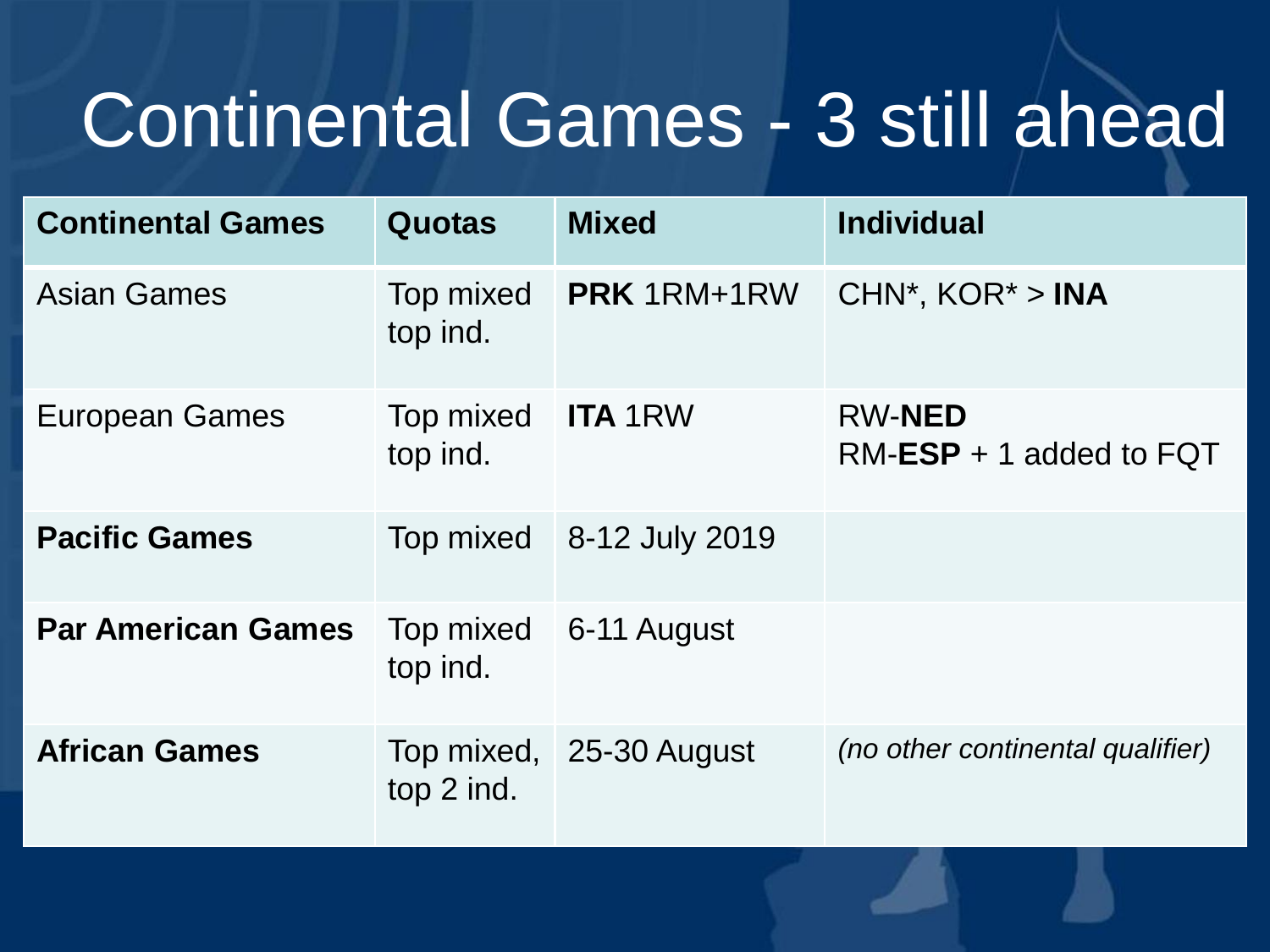### Future Continental Games

- **Pan-American** (1 RX, 1 RM, 1RW)
	- If USA or MEX wins mixed team place, then 2<sup>nd</sup> place of respective gender added and top 4 limitation applies
- **African Games** (1 RX, 2RM, 2 RW)
	- Mixed Team winner takes two quotas (1RM/1RW)
	- Individual top two not in mixed quota and no top 4 limitation

#### • **Pacific Games** (1 RX)

– If Australia wins mixed team, one individual place will be available for RM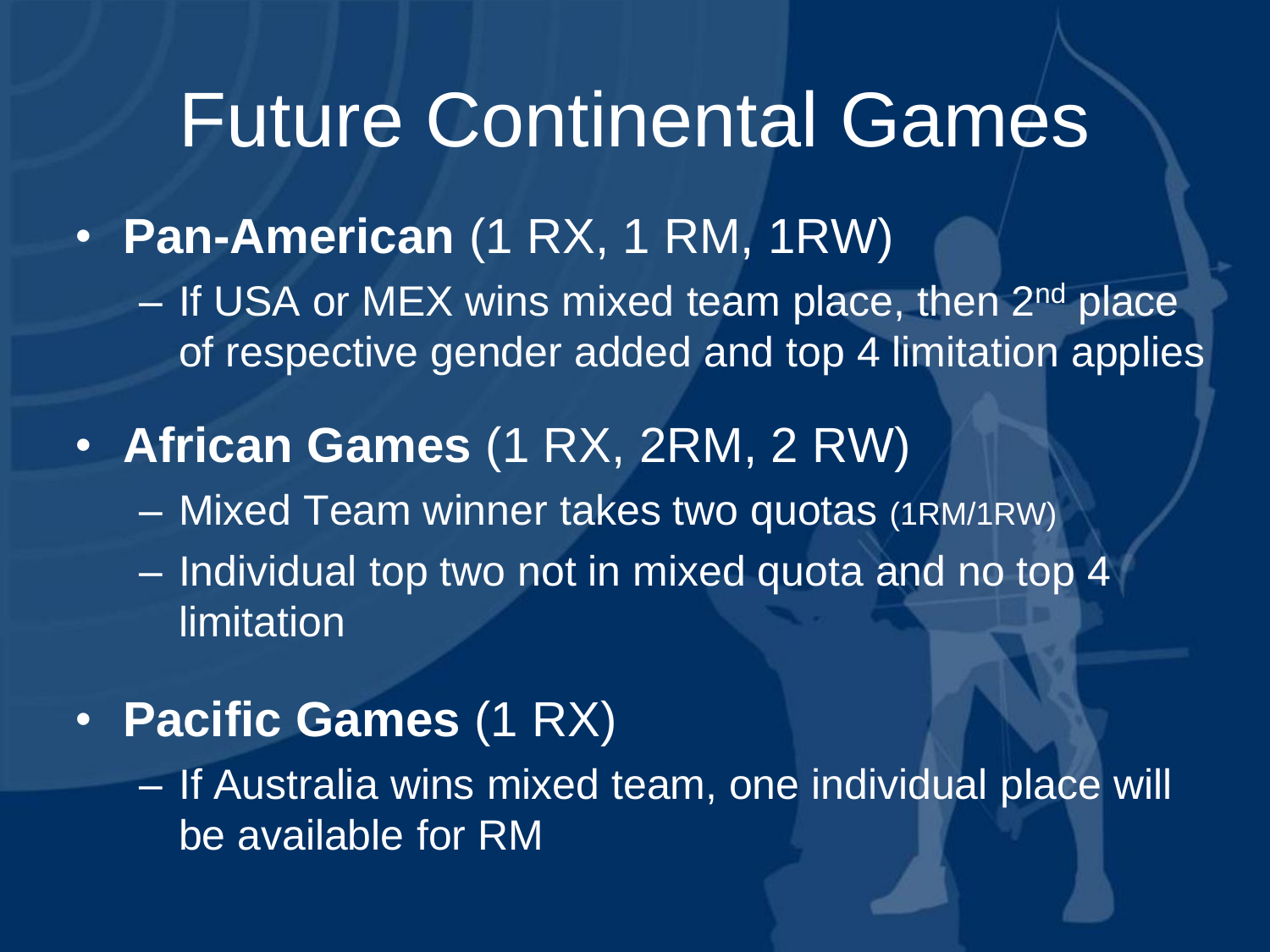### Continental Qualifiers

| <b>Continental Qualifier</b>      | <b>Quotas</b>                                               | <b>Dates</b>        |
|-----------------------------------|-------------------------------------------------------------|---------------------|
| <b>AFRICA</b>                     | $2$ ind*<br>Already included in<br><b>Continental Games</b> |                     |
| <b>ASIA</b><br>Bangkok, THA       | $3$ ind.                                                    | 22-29 November 2019 |
| <b>AMERICAS</b><br>Monterrey, MEX | 3 ind.                                                      | 23-29 March 2020    |
| <b>OCEANIA</b><br>Fiji, FIJ       | $1$ ind.                                                    | 5-9 April 2020      |
| <b>EUROPE</b><br>Antalya, TUR     | 4 ind.                                                      | 20-26 May 2020      |

#### Asia, Americas, Europe and Oceania

Not based on final ranking of the event, separate tournament for qualification. Limitation of 3 per country competing in qualification tournament, only nations who do not have any places for that gender.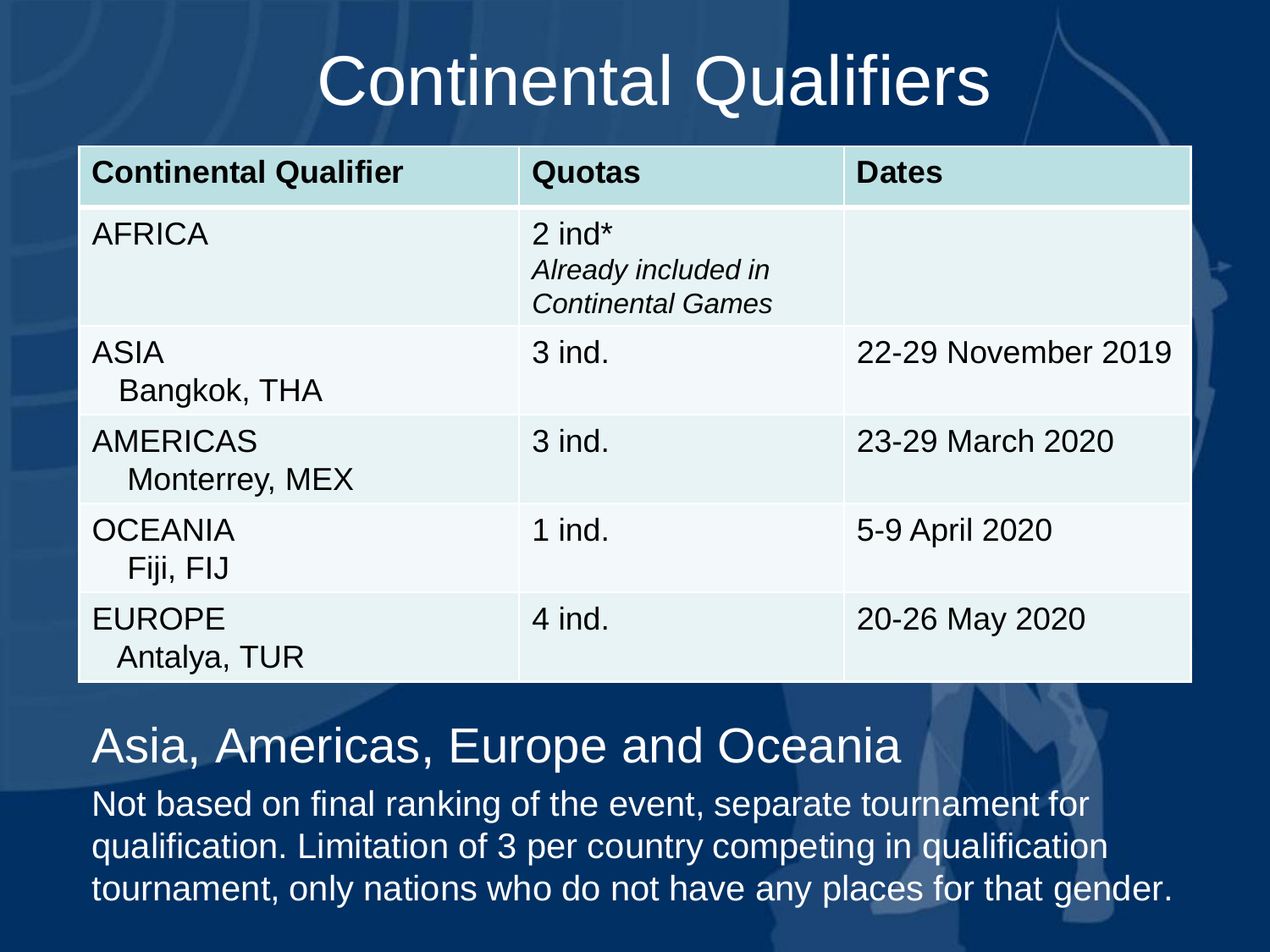## Final Qualifying Tournament (FQT)

- **World Cup,** Berlin, June 2020, separate tournament – 3 team places
	- at least 1 RW and 2 RM individual place
		- one RM place was added from European Games since 2<sup>nd</sup> non qualified place was not in top 4. 2<sup>nd</sup> top place was due to ITA winning mixed team
		- if the nations who get team quota at FQT already had individual quota, then +1 place will be added
		- if nations who won a place, do not accept it
		- if in the Pan American Games qualifier similar situation happens as with European Games
		- any other places that cannot be attributed otherwise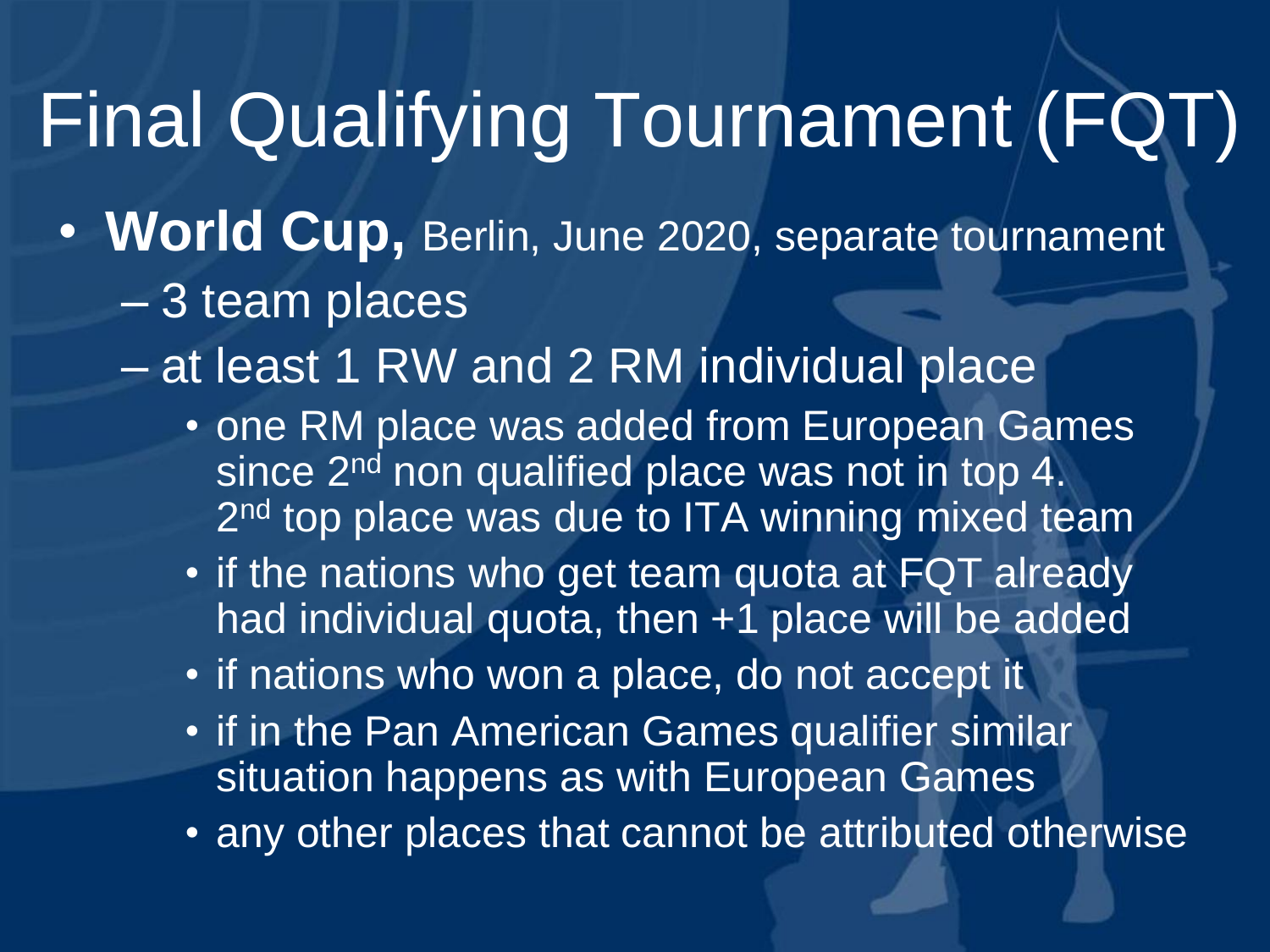### Invitation Places

• 2 Invitation Places

– Tripartite Commission IOC-ANOC-WA only for small delegations!!! – application deadline still to be confirmed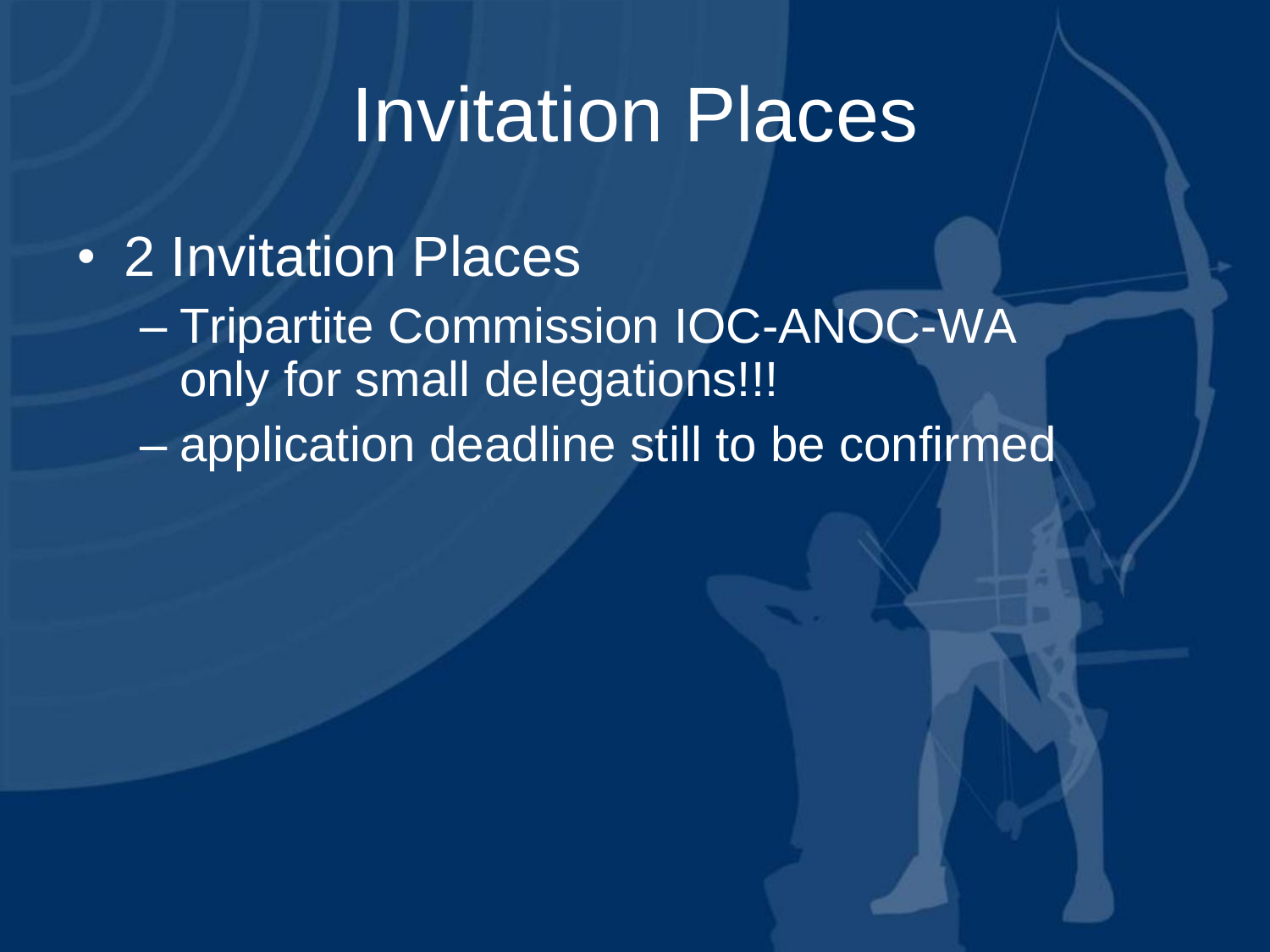### Current situation

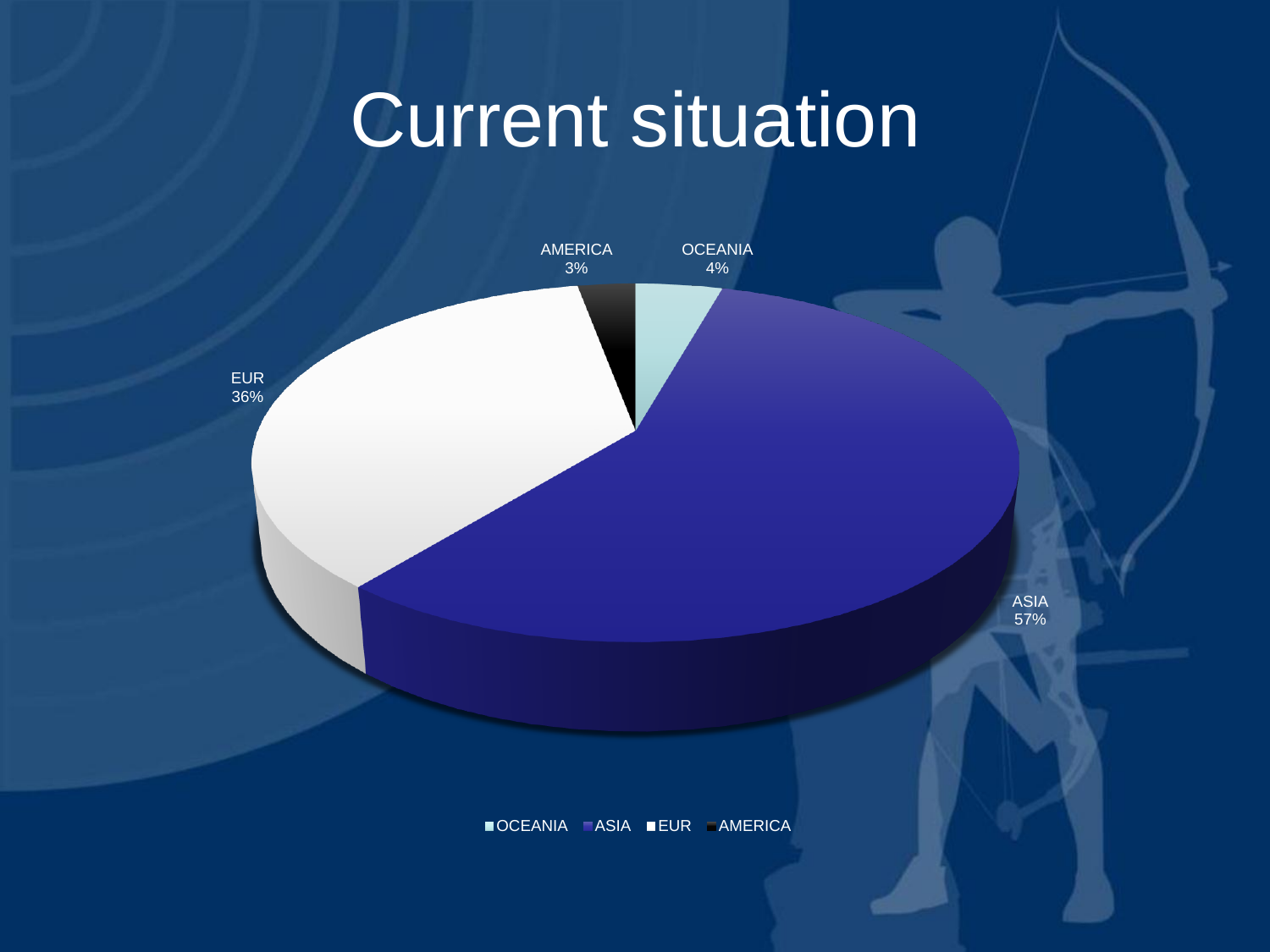### Where to find information?

#### • **Procedure document**

– https://extranet.worldarchery.org/documents/index.php/Events/Oly mpic\_Games/2020\_Tokyo/Tokyo\_2020\_Olympic\_Games\_Qualifi ation\_Procedure.pdf

• List of allocated quotas available on World Archery webpage

– Updated after each event, approved by IOC

– Find it: Events / Calendar / Tokyo 2020 / Documents

In case of doubt, feel free to contact World Archery office